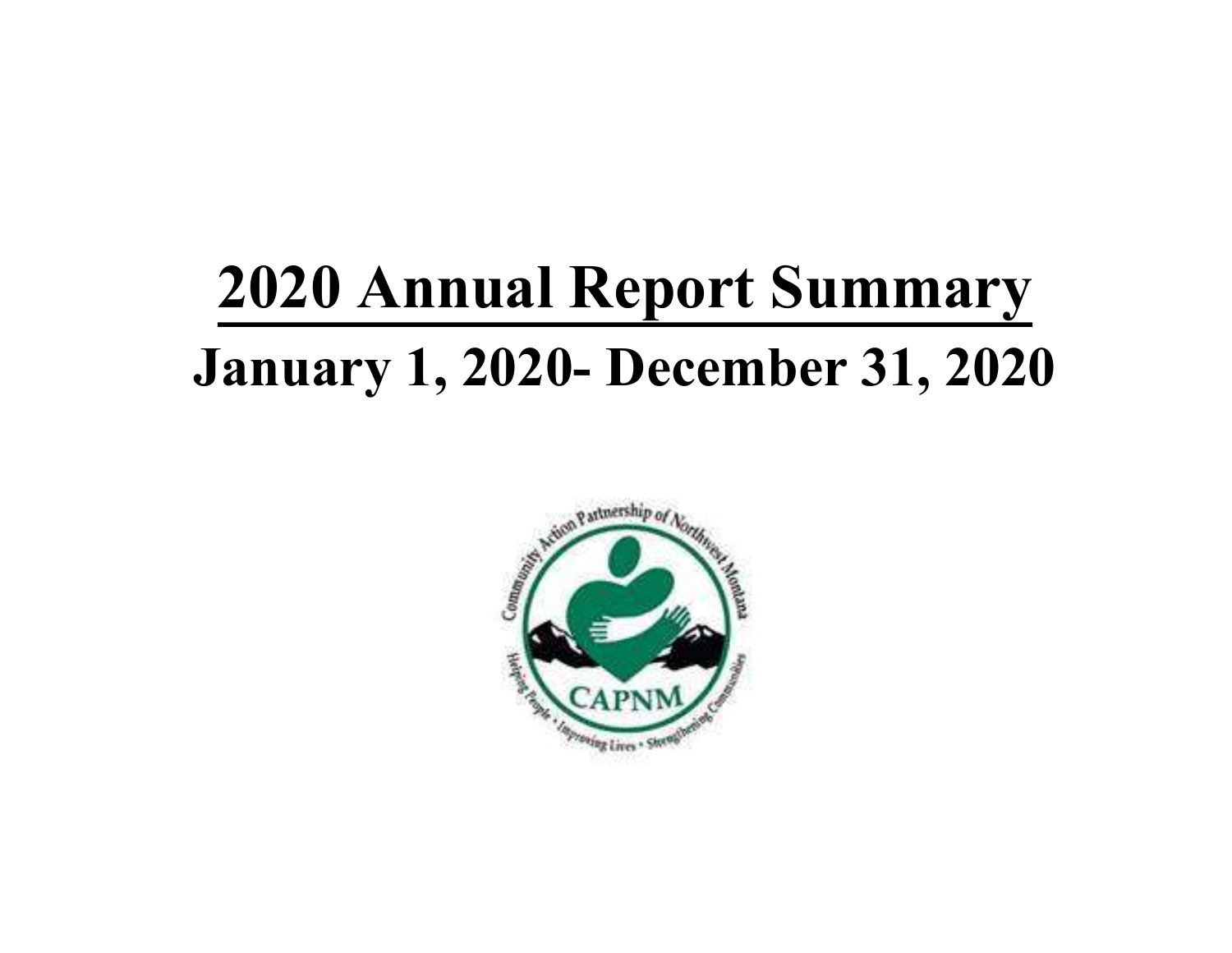## Demographic Summary:

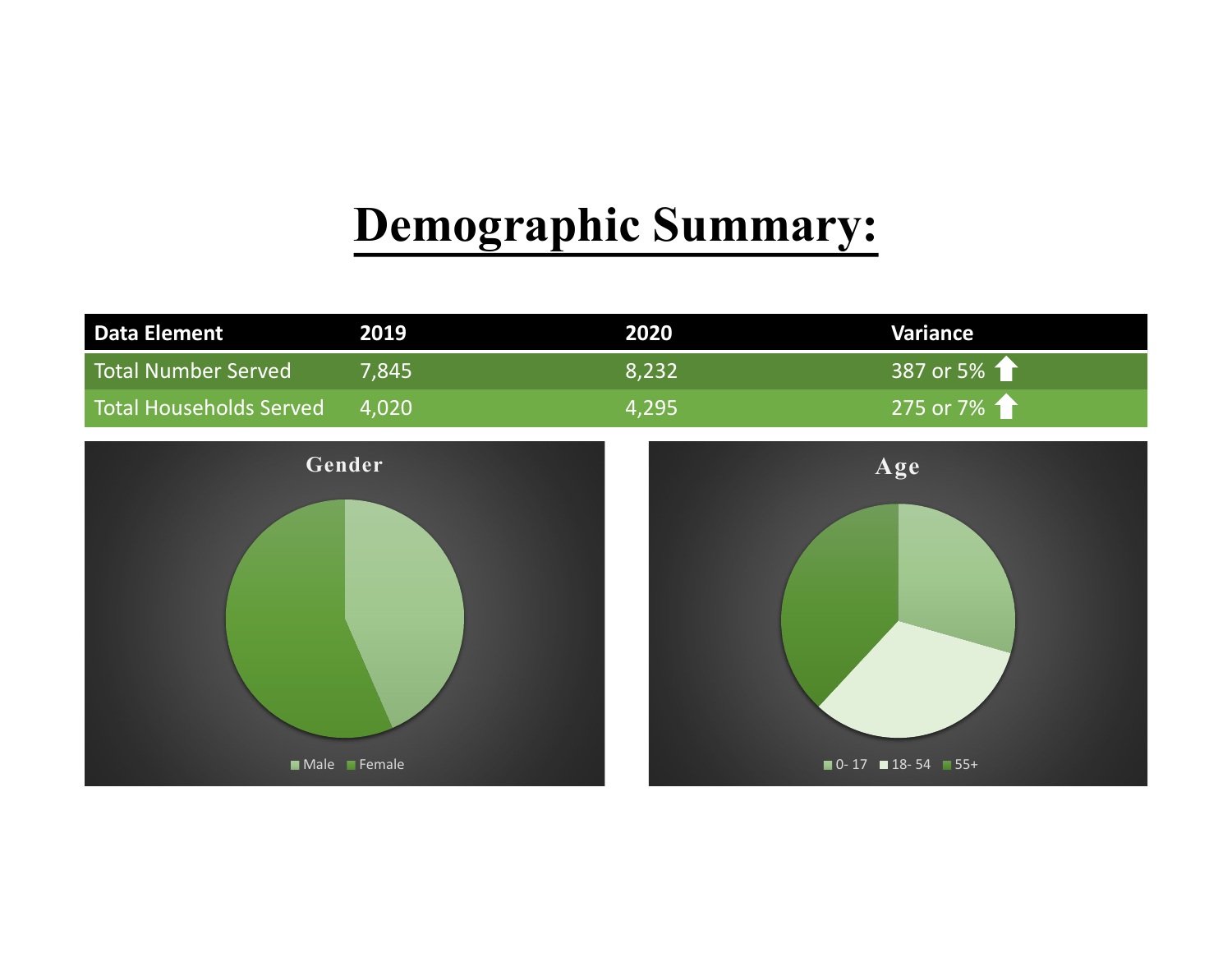## Demographic Summary:



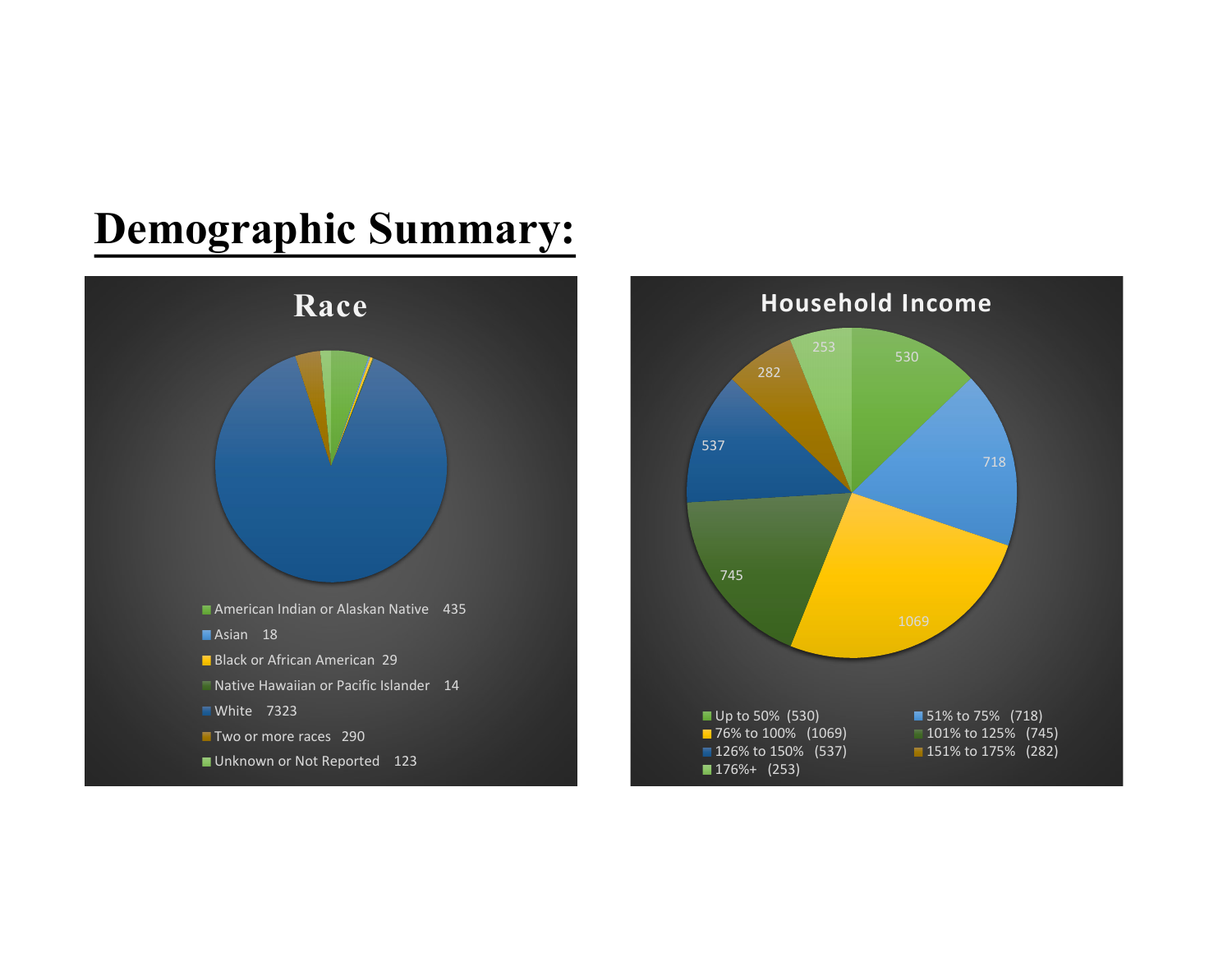## Program Outcomes 2020

#### Employment and Training



2019 (322= total served) 2020 (257= total served)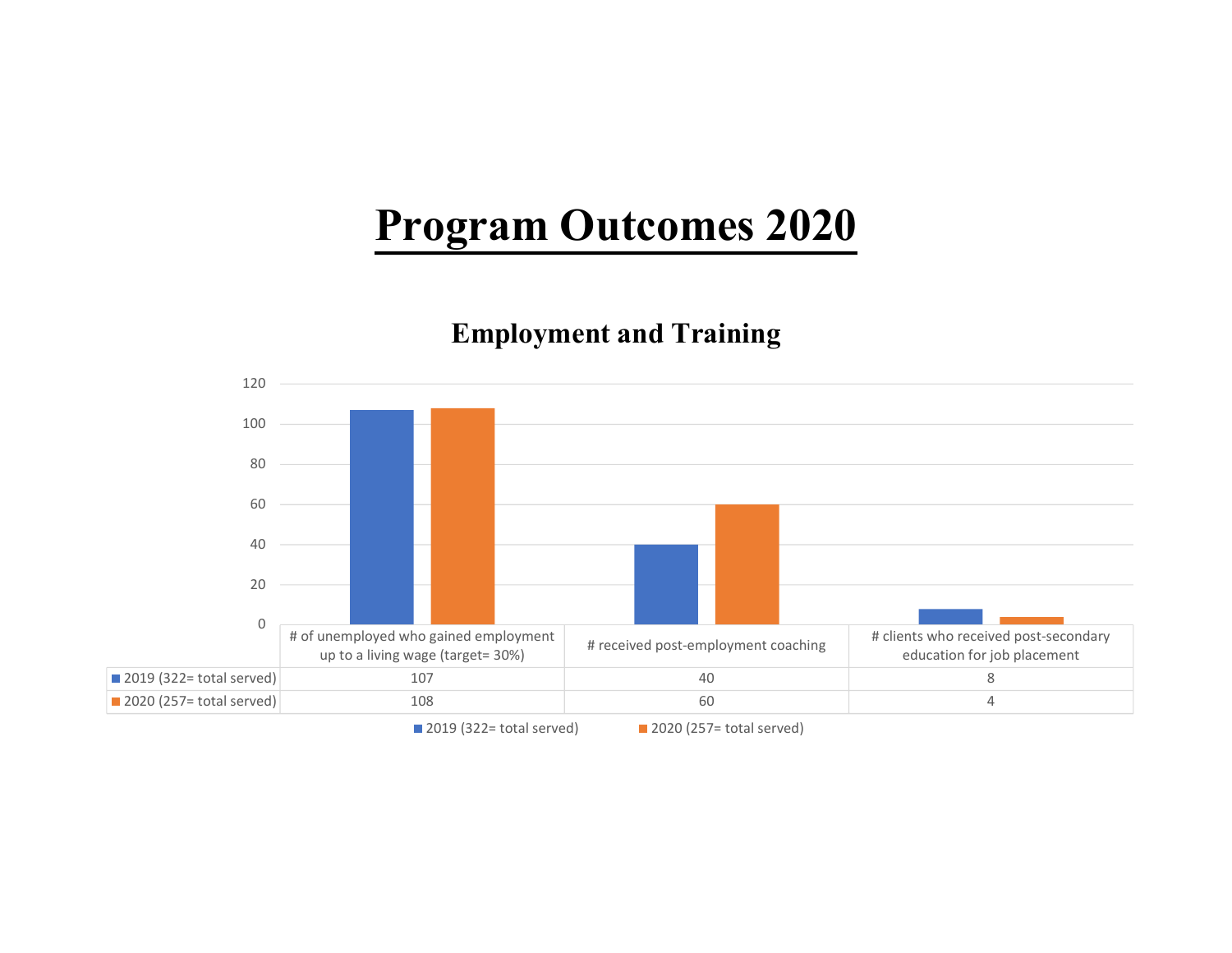## Program Outcomes 2020

#### Weatherization and LIEAP

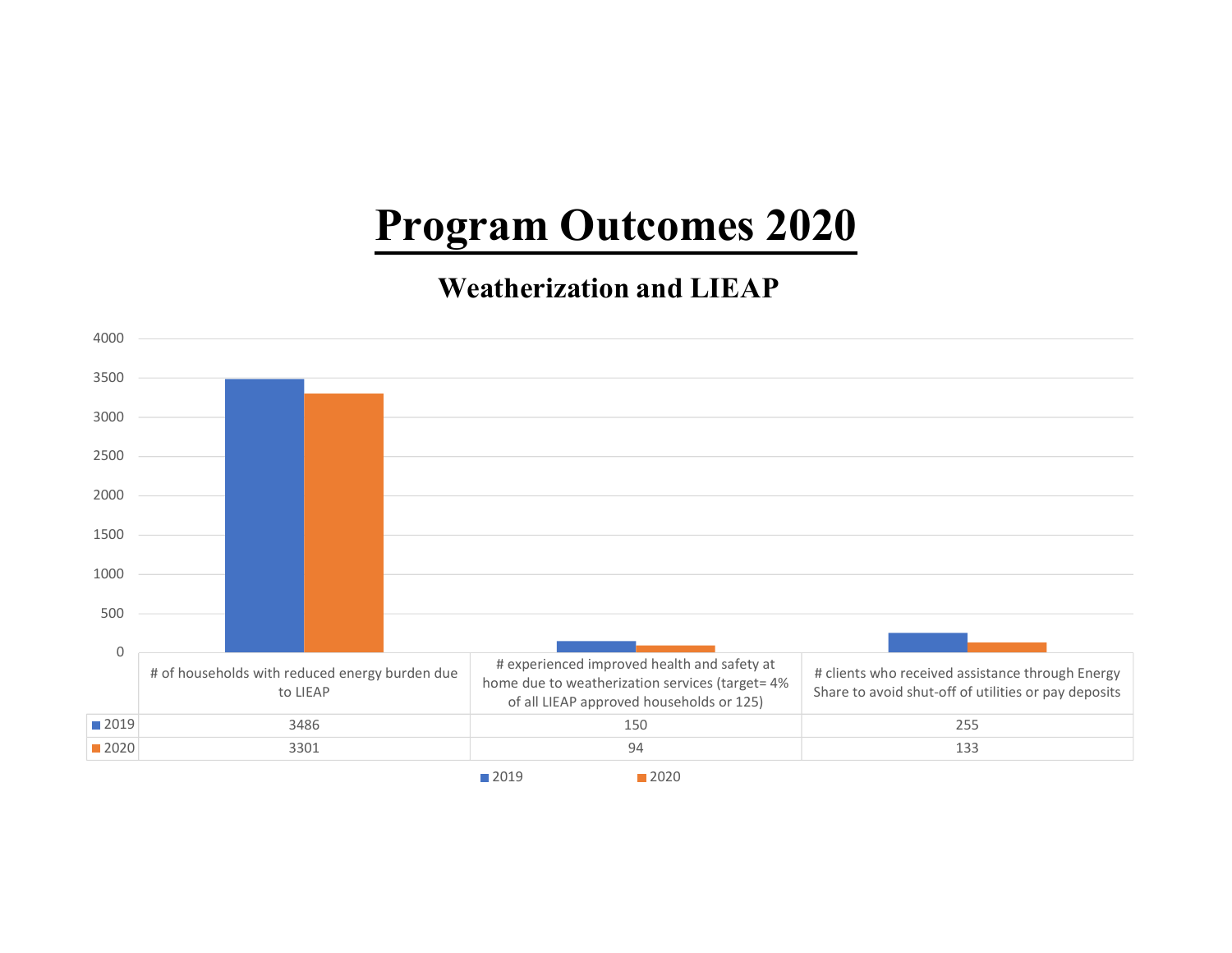## Program Outcomes 2020

#### Housing Outcomes



■ 2019 ■ 2020